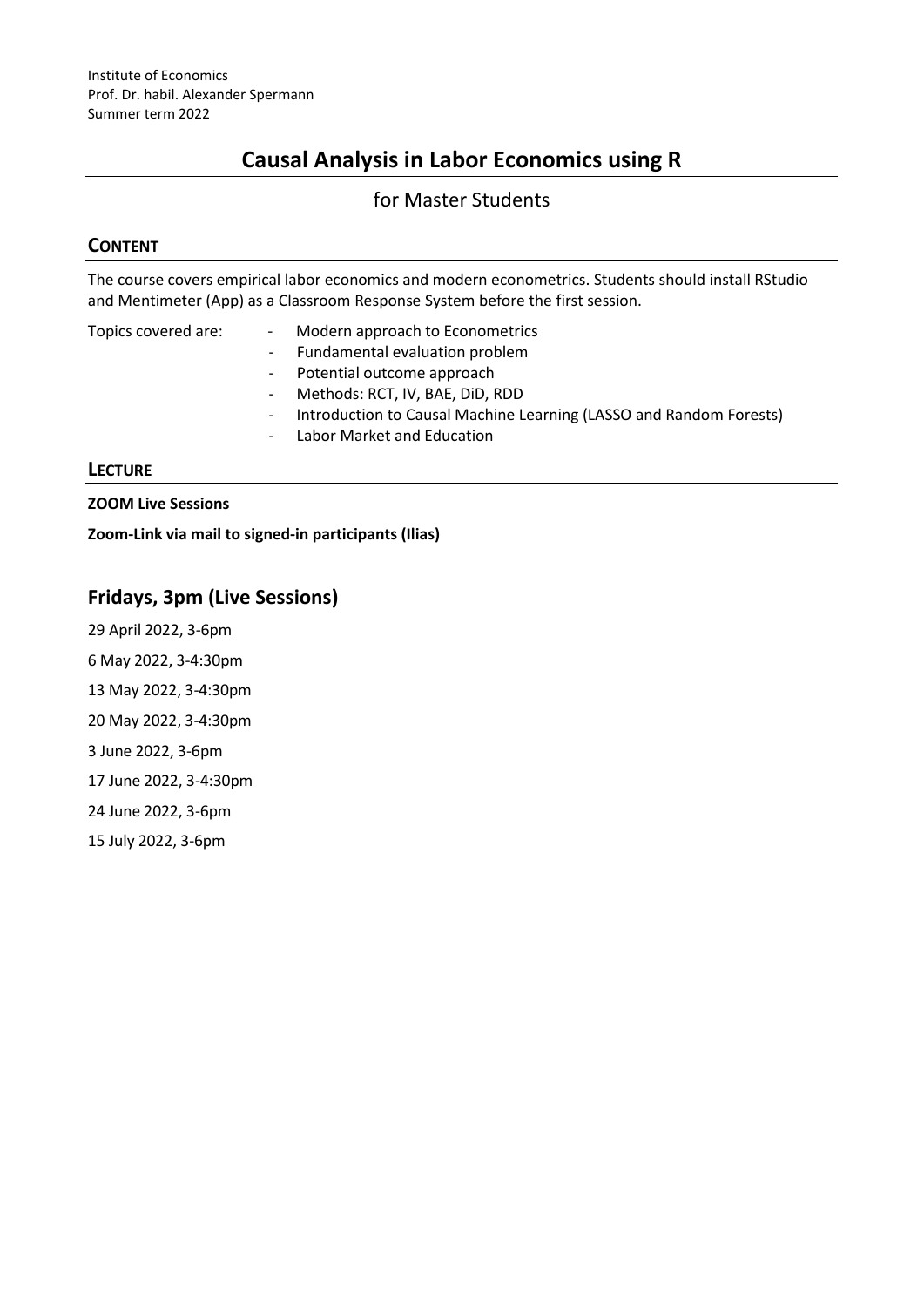#### **EXAMINATION MODALITIES**

| <b>Credit points</b> | 4 ECTS                   |                                                                               |                       |  |  |
|----------------------|--------------------------|-------------------------------------------------------------------------------|-----------------------|--|--|
| Examination:         | Final Exam (60 minutes)  |                                                                               |                       |  |  |
| <b>Area of Study</b> | M.Sc. Economics:         |                                                                               |                       |  |  |
|                      | $E&P$ :                  | Elective Courses                                                              |                       |  |  |
|                      | Finance:                 | Elective Courses                                                              |                       |  |  |
|                      | ISNE:                    | <b>Elective Courses</b>                                                       |                       |  |  |
|                      | VWL-Master, PO 2014:     |                                                                               |                       |  |  |
|                      | Spezialisierungsbereich: | <b>Empirical Economics</b><br>Labor, Human Resource Management & Organization |                       |  |  |
|                      |                          |                                                                               |                       |  |  |
|                      | VWL-Master, PO 2014:     |                                                                               |                       |  |  |
|                      | Wahlpflichtbereich II:   | <b>VWL</b>                                                                    | Quantitative Methoden |  |  |

#### LITERATURE **Main references:**

Angrist, J.D., & Pischke, J. (2015): Mastering 'Metrics, The Path from Cause to Effect, Princeton University Press.

Boeri, T., & Van Ours, J. (2021). The economics of imperfect labor markets. 3rd edition. Princeton University Press.

Borjas, G.J. (2020): Labor Economics, 8<sup>th</sup> ed., Mc GrawHill, New York.

Heiss, F. (2016): Using R for Introductory Econometrics, Düsseldorf.

James, G. et al. (2017): An Introduction to Statistical Learning, Springer, New York.

Klinkhammer, D., & Spermann, A. (2020): Eine Einführung in die empirische Kausalanalyse und Machine Learning mit R, UTB-Lehrbuch, wbv, Gütersloh.

Taddy, M. (2019): Business Data Science, Mc GrawHill, New York.

Wooldridge, J. (2018): Introductory Econometrics, A Modern Approach, 7<sup>th</sup> edition, Cengage Learning.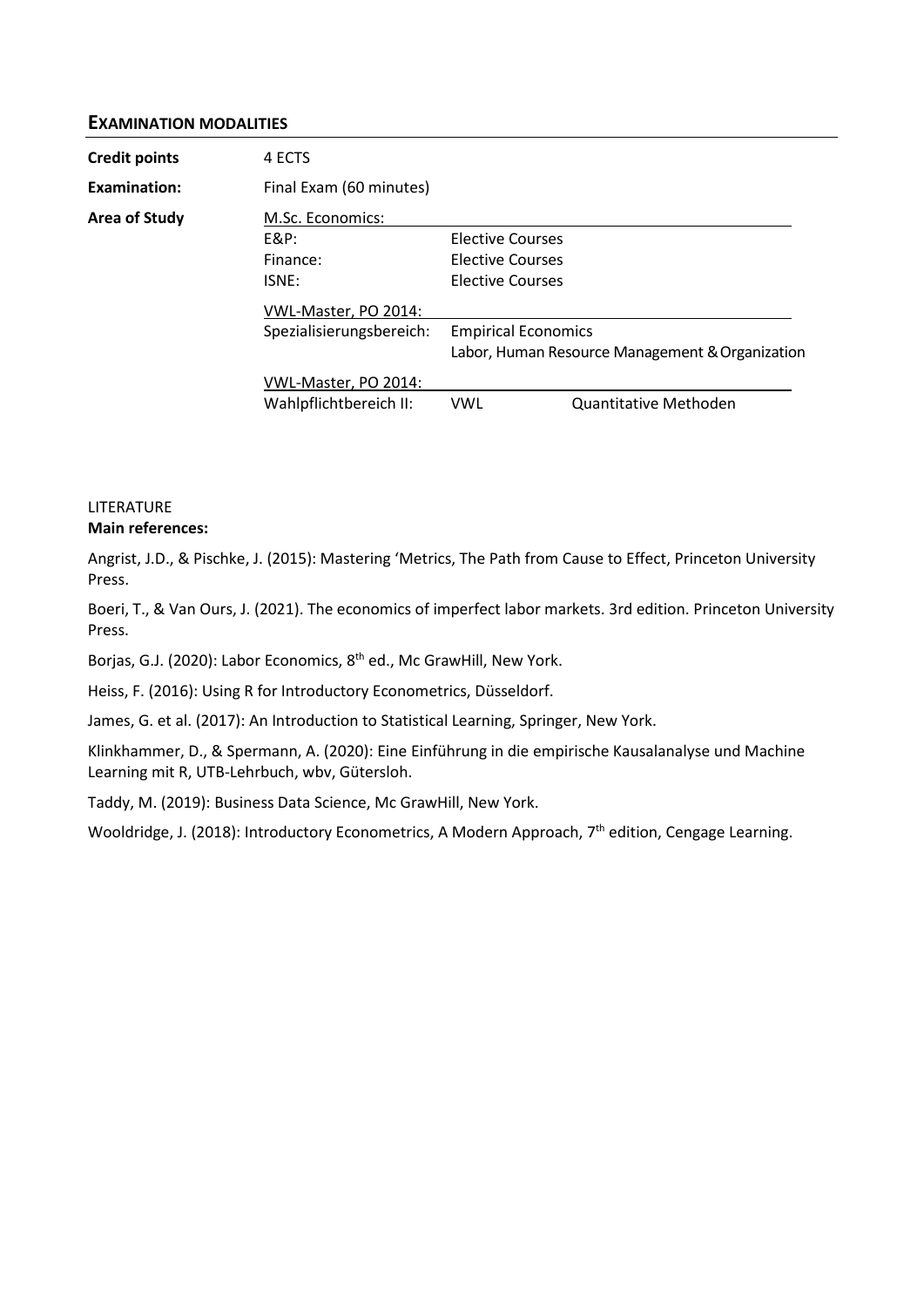#### **Randomized Controlled Trials (RCTs)**

Angrist, J., & Pischke, J.-S. (2017): Undergraduate Econometrics Instruction: Through Our Classes, Darkly, Journal of Economic Perspectives, 31, 125-144.

Athey, S., & Imbens, G.W. (2017): The State of Applied Econometrics: Causality and Policy Evaluation, Journal of Economic Perspectives, 31, 3-32.

Athey, S., & Luca, M. (2019): Economists (and Economics) in Tech Companies, Journal of Economic Perspectives, 33, 209-230.

Brodeur, A., & Cook, N., & Heyes, A. (2020): Methods Matter: p-Hacking and Publication Bias in Causal Analysis in Economics, American Economic Review, , 110(11), 3634-3660.

Fryer, R. (2014): Injecting Charter School Best Practices into Traditional Public Schools: Evidence from Field Experiments, Quarterly Journal of Economics, 1355-1407.

Lübke, K., & Gehrke, M., & Horst, J. & Szepannek, G. (2020): Why We should teach Causal Infererence: Examples in Linear Regression with Simulated Data, Journal of Statistics Education, 28:2, 133-139.

Imbens, G.W. (2020): Potential Outcome and Directed Acyclic Graph Approaches to Causality: Relevance for Empirical Practice in Economics, Journal of Economic Literature, 58(4), 1129–1179.

Klinkhammer, D., & Spermann, A. (2020): Eine Einführung in die empirische Kausalanalyse und Machine Learning mit R, UTB-Lehrbuch, wbv, Gütersloh, R codes on Github.

Wooldridge, J. (2018): Introductory Econometrics, A Modern Approach,  $7<sup>th</sup>$  edition, Cengage Learning, Chapters 2.7, 3.7, 4.7.

#### **Regression Discontinuity Design** (**RDD)**

Abdulkadiroglu, A., & Angrist, J.D., & Narita, Y., & Pathak, P.A., & Zarate, R.A. (2017): Regression Discontinuity in Serial Dictatorship: Achievement Effects at Chicago's Exam Schools, American Economic Review, P.P., 107/5), 240-245.

Angrist, J.D., & Lavy, V., & Leder-Luis, J. & Shany, A. (2019): Maimonides' Rule Redux, AER: Insights, 1(3), 309-324.

Klinkhammer, D., & Spermann, A. (2020): Eine Einführung in die empirische Kausalanalyse und Machine Learning mit R, UTB-Lehrbuch, wbv, Gütersloh, R codes on Github.

Roth, A. (2018): Marketplaces, Markets, and Market Design, American Economic Review, 108(7), 1609- 1658.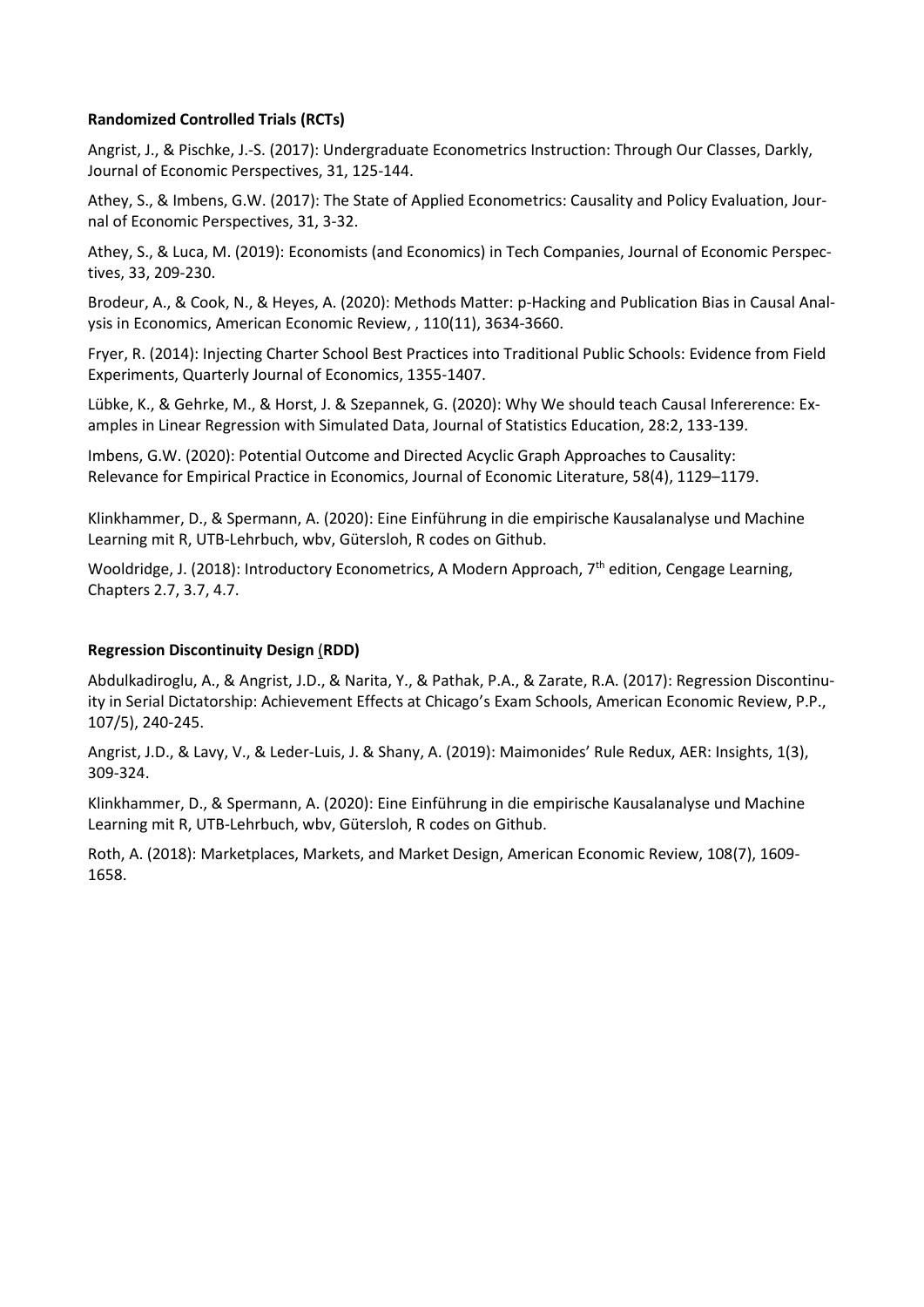#### **Difference-in-Differences (DiD)**

Abadie, A. (2021): Using Synthetic Controls: Feasibility, Data Requirements, and Methodological Aspects, Journal of Economic Literature, Journal of Economic Literature 2021, 59(2), 391–425.

Angrist, J.D., & Pischke, J.-S. (2009): Mostly harmless econometrics, Princeton University Press.

Klinkhammer, D., & Spermann, A. (2020): Eine Einführung in die empirische Kausalanalyse und Machine Learning mit R, UTB-Lehrbuch, wbv, Gütersloh, R codes on Github.

Wooldridge, J. (2018): Introductory Econometrics, A Modern Approach, 7th edition, Cengage Learning, Chapters 13.2.

#### **IV and LATE**

Angrist, J.D., & Pischke, J.-S. (2009): Mostly harmless econometrics, Princeton University Press.

Angrist, J.D., & Pischke, J. (2015): Mastering 'Metrics, The Path from Cause to Effect, Princeton University Press.

Deaton, A. (2010): Instruments, Randomization, and Learning about Development, Journal of Economic Literature, 48, 424-455.

Imbens, G.W. (2020): Potential Outcome and Directed Acyclic Graph Approaches to Causality: Relevance for Empirical Practice in Economics, Journal of Economic Literature, 58(4), 1129–1179.

Klinkhammer, D., & Spermann, A. (2020): Eine Einführung in die empirische Kausalanalyse und Machine Learning mit R, UTB-Lehrbuch, wbv, Gütersloh, R codes on Github.

#### **Propensity Score Matching (PSM) and Introduction to Machine Learning**

Chatri, A., & Hadef, K., & Samoudi, N. (2021): Micro‑econometric evaluation of subsidized employment in morocco: the case of the "Idmaj" program, Journal for Labor Market Research, 55:17 https://doi.org/10.1186/s12651-021-00300-5.

Imbens, G. (2005): Matching Methods in Practice, Journal of Human Resources, 50, 373-420.

James, G. et al. (2017): An Introduction to Statistical Learning, Springer, New York, Chapter 5 & 6.

Jerger, J., & Pohnke, C., & Spermann, A. (2001): Gut betreut in den Arbeitsmarkt? Eine mikroökonometrische Analyse der Mannheimer Arbeitsvermittlungsagentur, Mitteilungen aus der Arbeitsmarkt- und Berufsforschung, 34, 567-576.

Goller, D. et al. (2019): Does the Estimation of the Propensity Score by Machine Learning Improve Matching Estimation? The Case of Germany's Programmes for Long Term Unemployed IZA Discussion Papers, No. 12526.

Klinkhammer, D., & Spermann, A. (2020): Eine Einführung in die empirische Kausalanalyse und Machine Learning mit R, UTB-Lehrbuch, wbv, Gütersloh, R codes on Github.